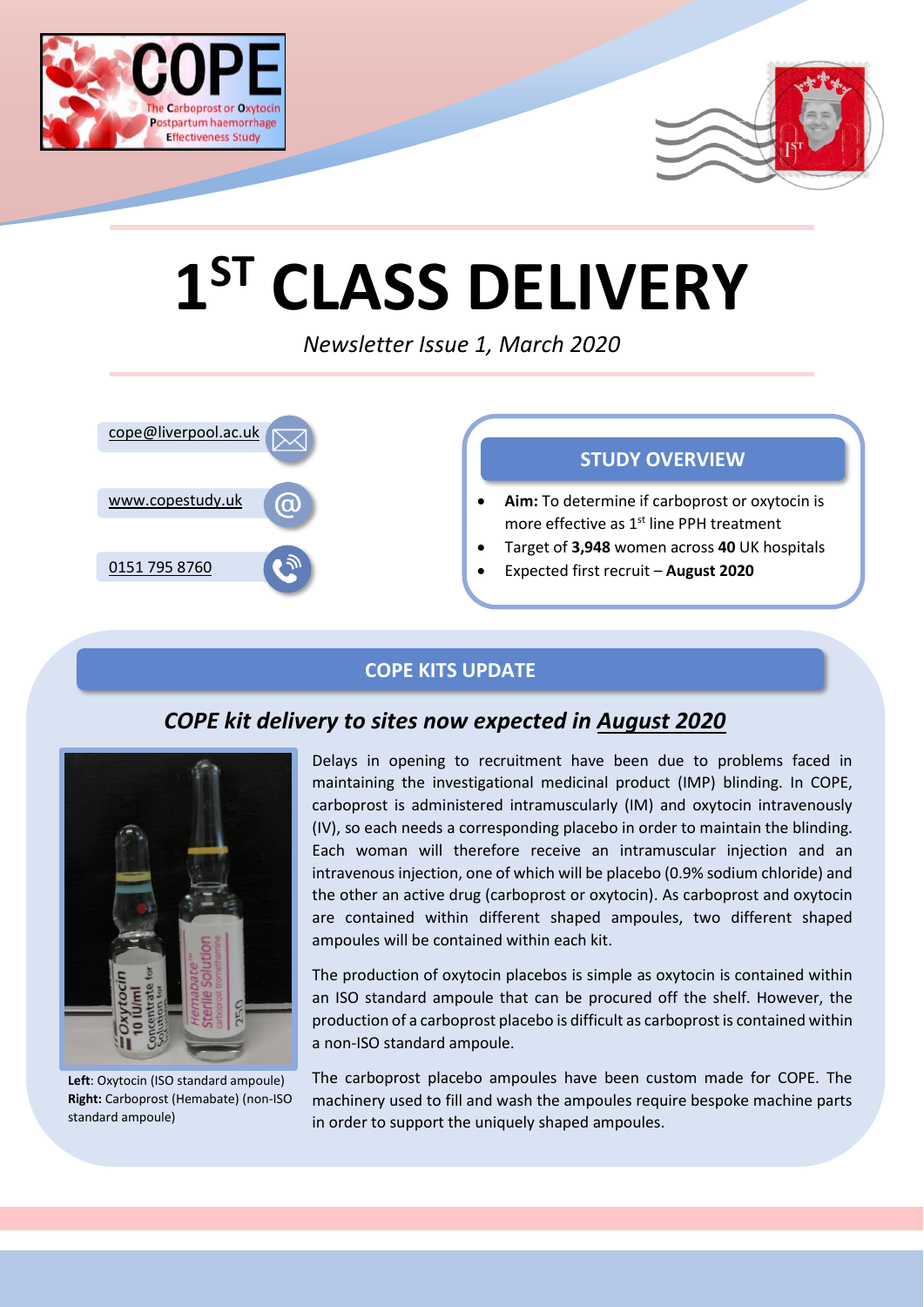### **SITE TRAINING**

| ite Name                            |            |
|-------------------------------------|------------|
| Liverpool Women's Hospital          | 19/07/2019 |
| <b>Sunderland Royal Hospital</b>    | 30/08/2019 |
| Birmingham Women's Hospital         | 09/10/2019 |
| <b>Burnley General Hospital</b>     | 11/10/2019 |
| Guy's & St Thomas Hospital          | 17/10/2019 |
| <b>Leeds University Hospitals</b>   | 06/11/2019 |
| <b>Stepping Hill Hospital</b>       | 11/11/2019 |
| Kingston Hospital                   | 13/11/2019 |
| University College London Hospital  | 18/11/2019 |
| <b>Bradford Royal Infirmary</b>     | 25/11/2019 |
| St Mary's Hospital, Manchester      | 02/12/2019 |
| Royal Victoria Infirmary            | 05/12/2019 |
| University Hospital of North Tees   | 05/12/2019 |
| Whittington Hospital                | 10/12/2019 |
| Queen Elizabeth Hospital, Gateshead | 12/12/2019 |
| Medway Maritime Hospital            | 17/12/2019 |
| Wrexham Hospital                    | 20/12/2019 |
| Royal Hallamshire Hospital          | 22/01/2020 |
| Peterborough Hospital               | 27/01/2020 |
| Hinchingbrooke Hospital             | 27/01/2020 |
| West Middlesex University Hospital  | 04/02/2020 |
| Poole Hospital                      | 26/02/2020 |
| Nottingham University Hospitals     | 09/03/2020 |
| Milton Keynes University Hospital   | 23/03/2020 |
| John Radcliffe Hospital             | 18/05/2020 |

### **COPE SITE MAP**



### **SITE CHECKLIST**



# JUNE 2020

### **INVESTIGATOR MEETING**

In June 2020 we plan to hold a Principal Investigators meeting in Liverpool. The aim of this meeting will be to share ideas and gear sites up for recruitment start in August 2020.